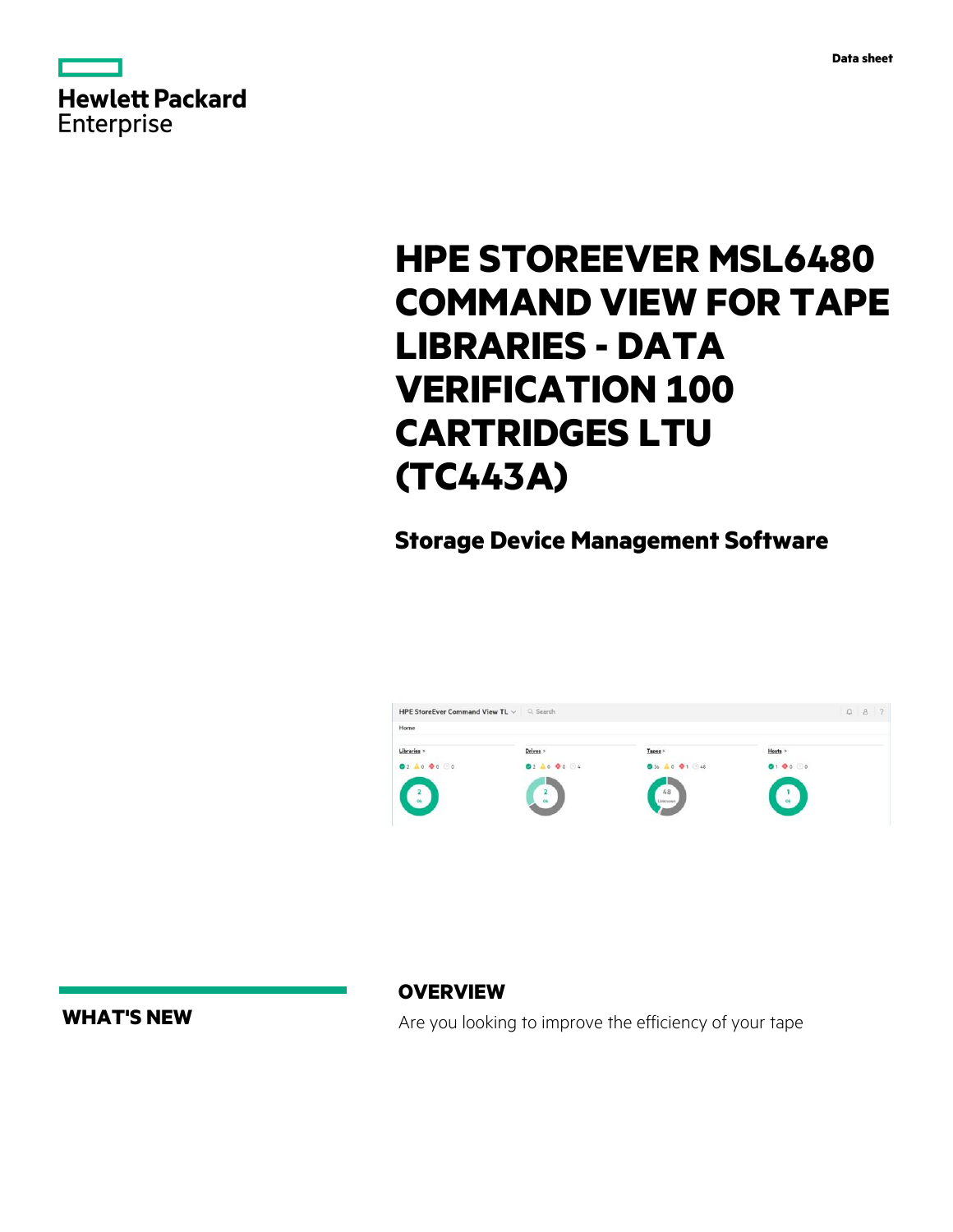**·** Version 5.8 of Command View for Tape Libraries (CVTL) is now available

automation infrastructure?

HPE StoreEver Management Software provides an easy-to-use interface for efficiently managing, monitoring and configuring an entire tape library environment. The HPE StoreEver Management Software suite is made up of HPE Command View for Tape Libraries (CVTL), HPE StoreEver TapeAssure Advanced and HPE StoreEver Data Verification. CVTL provides the centralized platform for TapeAssure Advanced reporting and Data Verification analysis, along with remote management, diagnostics and configuration for all MSL Tape Libraries from across the room or across the globe. HPE StoreEver TapeAssure Advanced provides predictive, analytical reporting of health and performance information for all drives and cartridges. HPE StoreEver Data Verification Software proactively validates and scans, non-disruptively, the quality of data stored on LTO tape cartridges, which ensures the successful retrieval of critical business data.

# **FEATURES**

### **Simplified Library Management**

HPE Command View for Tape Libraries (CVTL) provides a management platform which allows users to configure, manage and monitor all of their tape libraries through a single console.

The intuitive CVTL dashboard is fully integrated with TapeAssure Advanced and Data Verification Software and presents all of the library, drive and cartridge data pulled from those reports in straightforward graphs and charts.

The CVTL dashboard also includes library partitioning management. Partitioning allows different cartridge slots to be presented to the host as an independent library, and each partition owns independent media and can use alternative ISV software, allowing maximum flexibility and utilization.

### **Peace of Mind with In-depth Analysis of Tape Environment**

HPE StoreEver TapeAssure Advanced is a licensed feature of the HPE StoreEver Management Software solution and generates the analytical reporting that provides users with peace of mind by understanding how their tape environment is performing.

TapeAssure Advanced monitors the health and performance of tape drives and cartridges and the CVTL Dashboard allows users to easily view the results of TapeAssure reports in either a simplified or detailed view.

Pie charts demonstrate the proportion of drives and cartridges that are healthy or are in need of attention and these are categorized into either healthy, warning or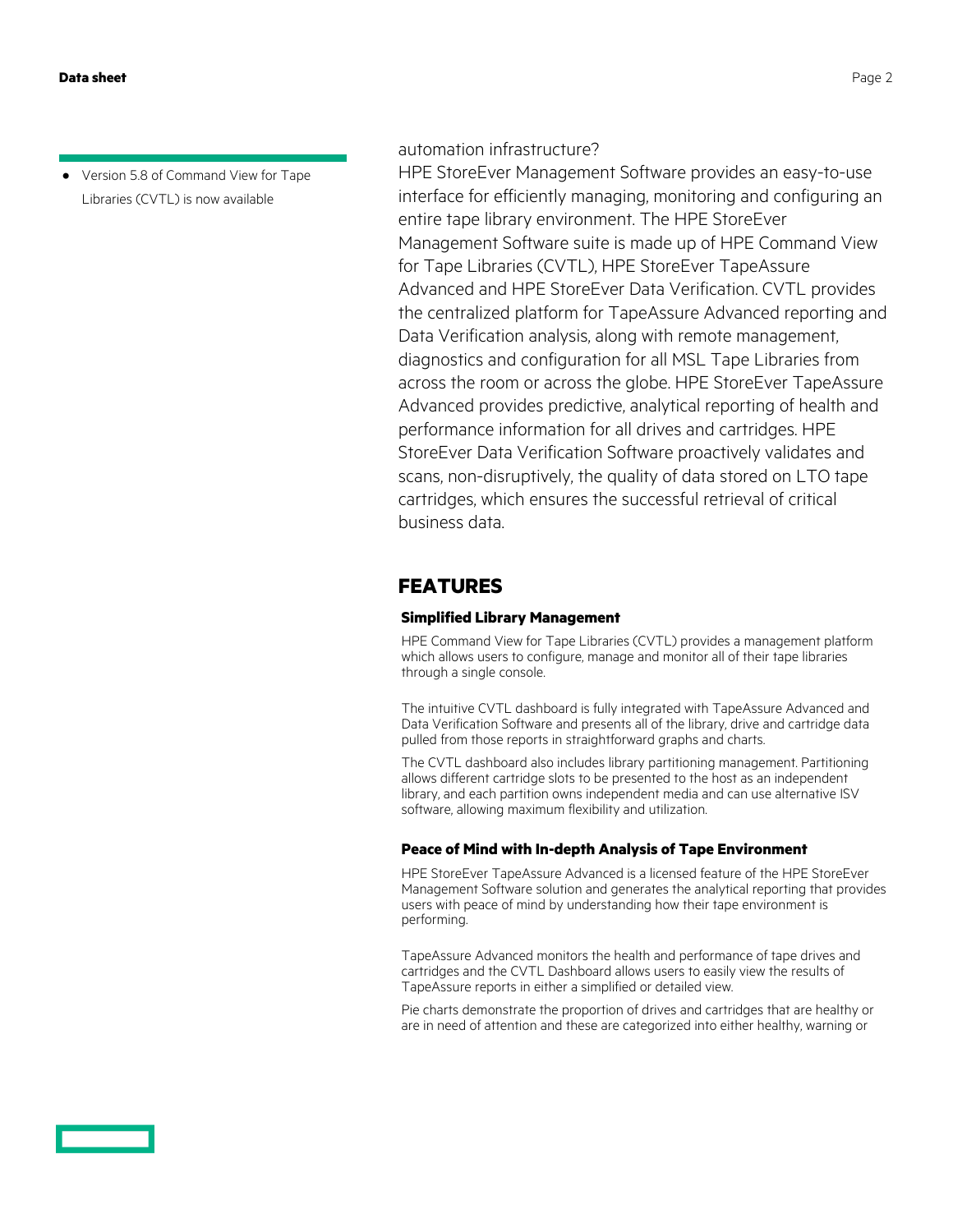critical status based on utilization and performance.

Users can drill down to view the health and performance status of individual drives and cartridges by serial number, which helps to pinpoint exactly where in the library environment issues are occurring or where performance and utilization can be improved.

### **Proactive Verification of Infrequently Accessed Data**

HPE StoreEver Data Verification scans LTO tapes in MSL3040 and MSL6480 tape libraries to verify that critical business data stored on those tapes is healthy and that a successful restore will occur when they are retrieved from archive. This reduces the potential risk of any restore failures.

Data Verification scans run in the background without interrupting host applications and proactively notify the user if there is a need for data to be migrated.

Data Verification can also scan both encrypted and non-encrypted tapes that are written in the LTFS format and verification results are maintained so that users can view how the data stored on the cartridge has changed over time.

Trial Data Verification for free by protecting 10 active tape cartridges once Command View for Tape Libraries 5.5 has been installed.

### **Planning for the Future with Predictive Analytics**

HPE StoreEver Management Software also enables users to plan ahead by making use of predictive analytics. TapeAssure Advanced uses statistical analysis of performance, health and utilization information to predict future performance of an entire tape infrastructure.

Users can anticipate issues such as hardware failures and potential bottlenecks that could impact the utilization and performance of a tape environment.

Anticipating the likelihood of issues such as hardware failures and system bottlenecks will significantly reduce unscheduled downtime and minimize any risk of losing critical business data.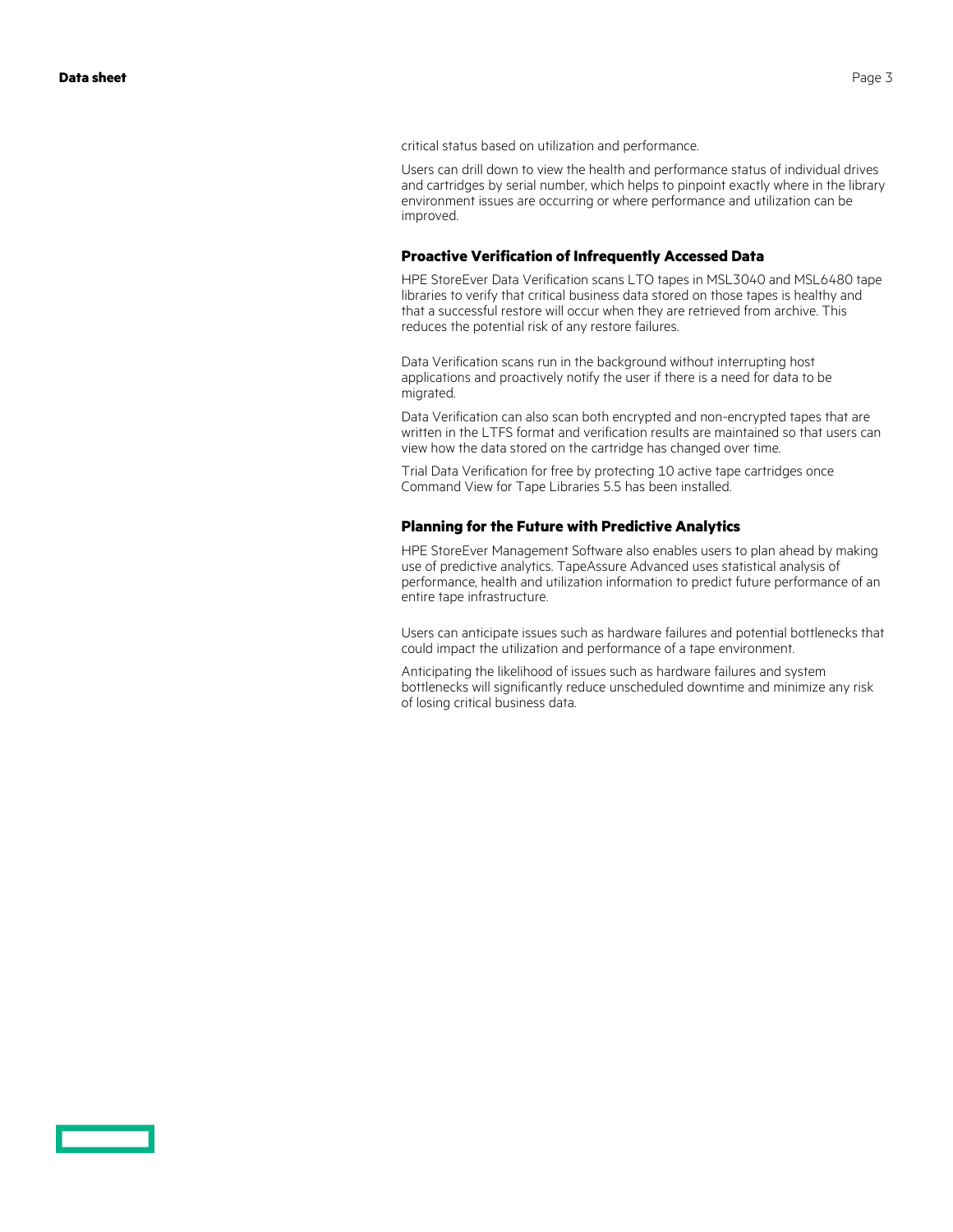# **Technical specifications HPE StoreEver MSL6480 Command View for Tape Libraries - Data Verification 100 Cartridges LTU**

| <b>Product Number</b>                 | <b>TC443A</b>                                                                                                                                                                                                                                                                                                                        |
|---------------------------------------|--------------------------------------------------------------------------------------------------------------------------------------------------------------------------------------------------------------------------------------------------------------------------------------------------------------------------------------|
| <b>Supported hardware environment</b> | HPE StoreEver MSL6480 Tape Library                                                                                                                                                                                                                                                                                                   |
| <b>Version</b>                        | 6.1                                                                                                                                                                                                                                                                                                                                  |
| <b>Product Dimensions (metric)</b>    | $22.23 \times 0.15 \times 14.3$ cm                                                                                                                                                                                                                                                                                                   |
| Weight                                | $0.03$ kg                                                                                                                                                                                                                                                                                                                            |
| Warranty                              | HPE warrants only that the software media will be free of physical defects for a period of ninety (90) days<br>from delivery. For more information about HPE's Global Limited Warranty and Technical Support, visit:<br>https://support.hpe.com/hpsc/doc/public/display?sp4ts.oid=5211884&docId=emr na-<br>c04770336&docLocale=en US |